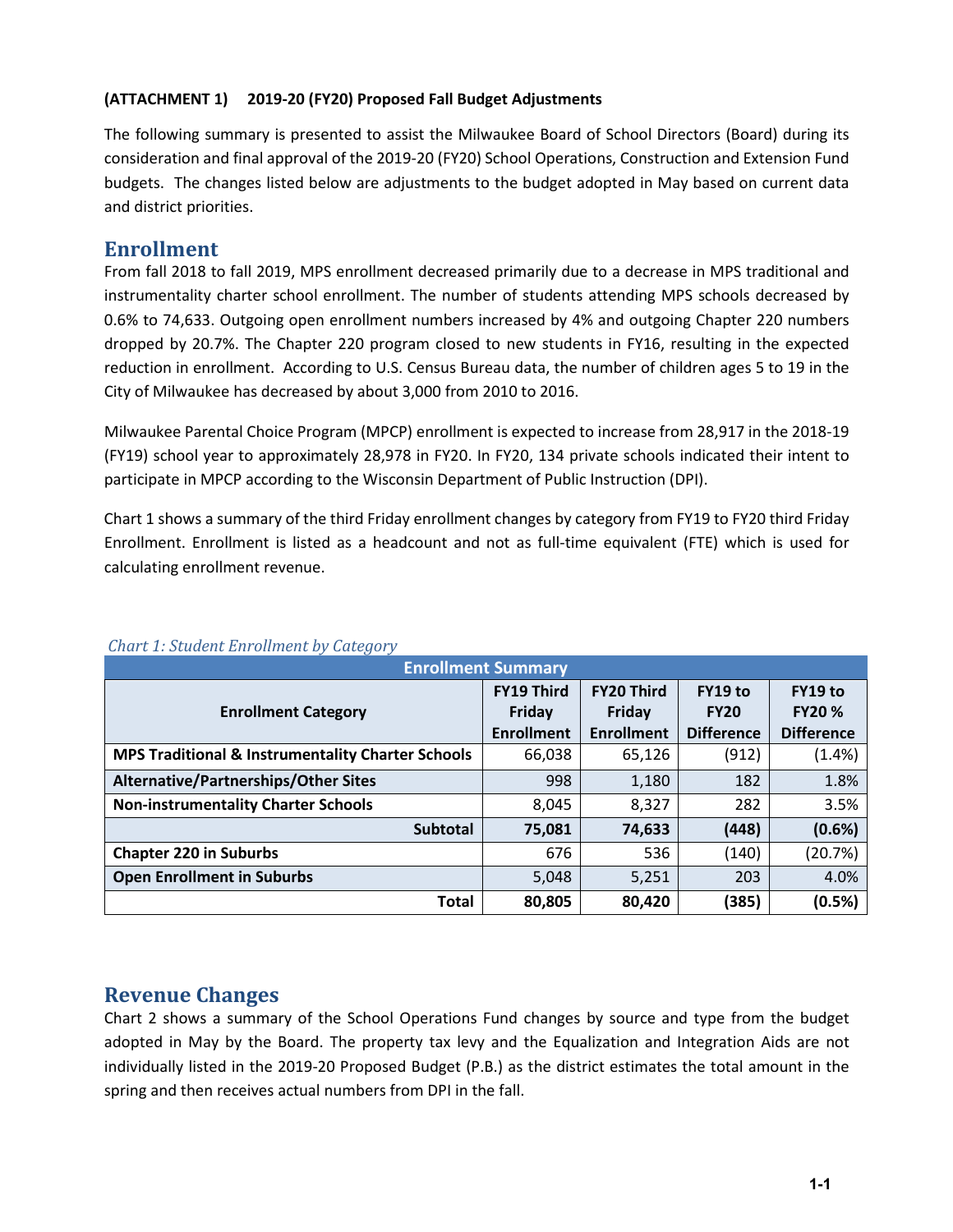| <b>School Operations Fund - Revenues by Source</b>   |    |                       |    |                     |    |               |
|------------------------------------------------------|----|-----------------------|----|---------------------|----|---------------|
| <b>Description</b>                                   |    | 2019-20 P.B. (Spring) |    | 2019-20 F.A. (Fall) |    | Inc / $(Dec)$ |
| Property Tax Levy, Equalization and Integration Aids |    |                       |    |                     |    |               |
| Property Tax Levy                                    |    |                       |    | 236, 151, 371       |    |               |
| <b>General Equalization Aid</b>                      |    |                       |    | 563,127,536         |    |               |
| <b>Integration Aid</b>                               |    |                       |    | 33,782,625          |    | (2,900,483)   |
| Poverty Aid                                          |    | 803,474,518           |    | 5,018,688           |    |               |
| Computer Aid                                         |    |                       |    | 7,404,686           |    |               |
| Deduction for Choice/Charter                         |    |                       |    | (44, 910, 871)      |    |               |
| <b>Subtotal</b>                                      | \$ | 803,474,518           | \$ | 800,574,035         | \$ | (2,900,483)   |
| <b>State Handicapped Aids</b>                        |    |                       |    |                     |    |               |
| Handicapped Aids                                     |    | 48,500,000            |    | 45,750,734          |    | (2,749,266)   |
| <b>Subtotal</b>                                      | \$ | 48,500,000            | \$ | 45,750,734          |    | (2,749,266)   |
| <b>Other State Aids</b>                              |    |                       |    |                     |    |               |
| Summer School                                        |    | 1,400,000             |    |                     |    | (1,400,000)   |
| <b>Transportation Aid</b>                            |    | 2,664,700             |    | 2,664,700           |    |               |
| Library Aid                                          |    | 4,100,000             |    | 4,100,000           |    |               |
| <b>Bilingual Aid</b>                                 |    | 1,700,000             |    | 1,700,000           |    |               |
| <b>Tuition from State</b>                            |    | 500,000               |    | 500,000             |    |               |
| <b>General State Aid</b>                             |    | 50,607,828            |    | 56,116,718          |    | 5,508,890     |
| Other State Aid - School Improvement                 |    |                       |    | 2,987,087           |    | 2,987,087     |
| Other State Per-Pupil                                |    | 50,000                |    | 857,458             |    | 807,458       |
| <b>Subtotal</b>                                      | \$ | 61,022,528            | \$ | 68,925,963          | \$ | 7,903,435     |
| <b>Federal Aids</b>                                  |    |                       |    |                     |    |               |
| Federal Reimbursement - QSCB                         |    | 4,332,421             |    | 3,750,095           |    | (582, 326)    |
| <b>Indirect Cost Aids</b>                            |    | 6,031,000             |    | 6,031,000           |    |               |
| <b>Medicaid Reimbursements</b>                       |    | 5,500,000             |    | 6,000,000           |    | 500,000       |
| <b>Subtotal</b>                                      | \$ | 15,863,421            | \$ | 15,781,095          | \$ | (82, 326)     |
| <b>Local Revenues</b>                                |    |                       |    |                     |    |               |
| TIF and other City related                           |    | 329,940               |    | 329,940             |    |               |
| <b>Student Programs Reimbursment</b>                 |    | 260,000               |    | 260,000             |    |               |
| Tuition                                              |    | 12,018,231            |    | 13,018,231          |    | 1,000,000     |
| <b>Interest Earned</b>                               |    | 200,000               |    | 200,000             |    |               |
| Rental                                               |    | 2,287,019             |    | 2,287,019           |    |               |
| Refunds/Ins. proceeds                                |    | 468,077               |    | 468,077             |    |               |
| Miscellaneous                                        |    | 262,566               |    | 262,566             |    |               |
| <b>Subtotal</b>                                      | \$ | 15,825,833            | \$ | 16,825,833          | \$ | 1,000,000     |
| Carryover                                            |    |                       |    |                     |    |               |
| <b>Total</b>                                         | \$ | 944,686,300           | \$ | 947,857,660         | \$ | 3,171,360     |

### *Chart 2: School Operations Fund – Revenues by Source Changes*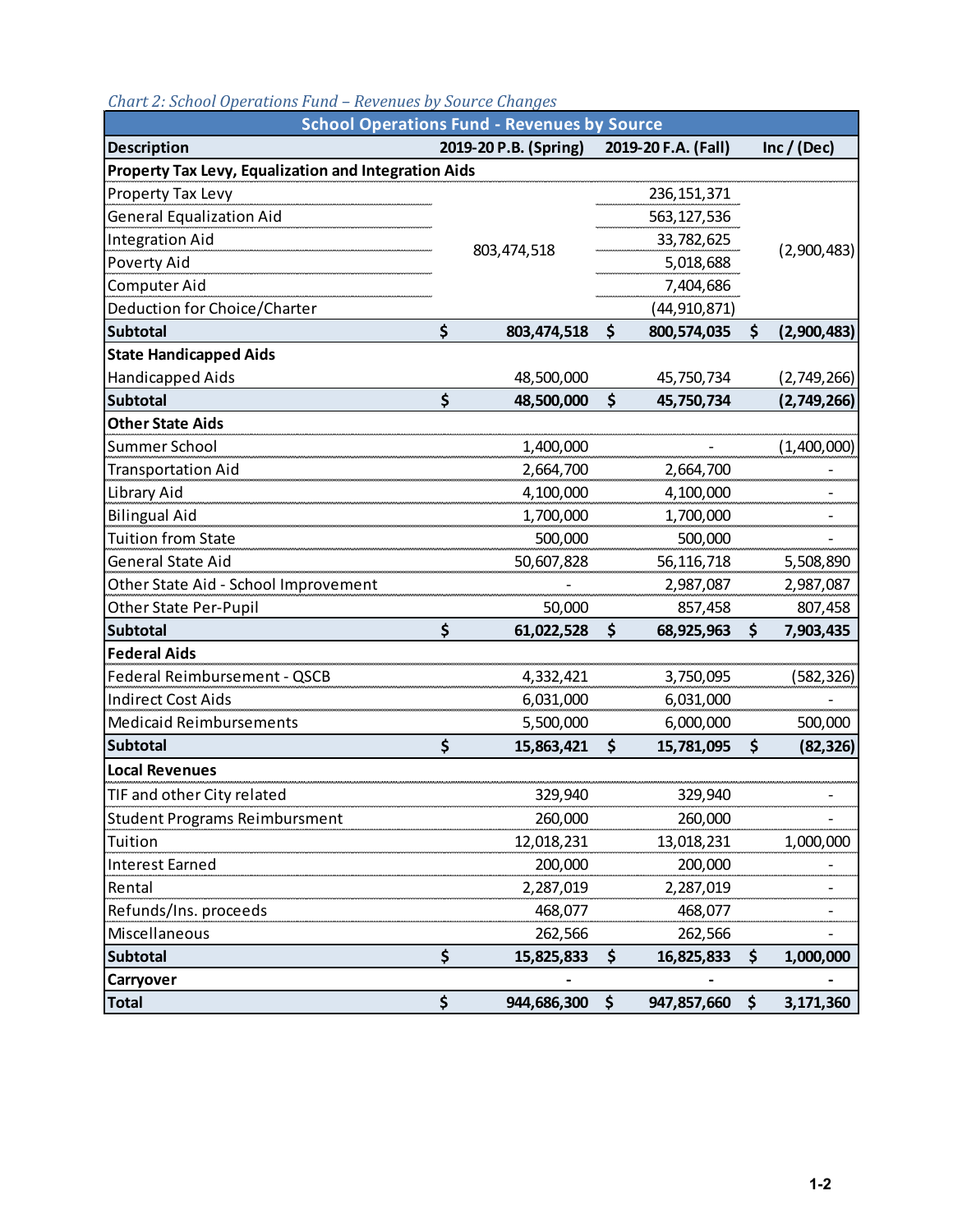# **Revenue Limit**

The FY20 revenue limit is based on prior year revenues, expenditures and three-year enrollment trends including the current third Friday enrollment. The revised revenue limit governing the School Operations and Construction funds is \$802.1 million, a decrease of \$4.9 million from the FY19 October revenue limit.

The State budget for the 2020 to 2021 biennium includes an increase in the base per-pupil amount of the revenue limit of \$175 in 2020. For MPS, the base per-pupil amount is now \$10,297 compared to \$10,122 per pupil for the past four years. Since MPS enrollment has decreased over recent years, the district continues to experience a declining revenue limit. This is partially offset by new revenue limit authority for special education vouchers and debt related to energy efficiency projects. These increases are designated for specific new costs which the district is obligated to pay.

The School Operations portion of the revised revenue limit is \$2,900,483 less than the amount adopted in May 2019. Chart 3 shows a summary of the revised revenue limit.

| <u>Charles. School Operations Revised Revenue Limite</u> |                 |               |  |  |  |
|----------------------------------------------------------|-----------------|---------------|--|--|--|
| <b>Revenue Limit</b>                                     |                 |               |  |  |  |
| <b>FY20 Adopted Budget</b>                               | <b>May 2019</b> | \$804,985,792 |  |  |  |
| <b>FY20 Fall Adjustment</b>                              | October 2019    | $-52,900,483$ |  |  |  |
| <b>FY20 Amended Adopted Budget</b>                       | October 2019    | \$802,085,309 |  |  |  |

 *Chart 3: School Operations Revised Revenue Limit*

# **State Aids**

State equalization and integration aids of \$550.6 million for FY20, after non-MPS charter and MPCP deductions, were certified in October 2019. This is a decrease of \$10.9 million, or 1.9%, from the \$561.5 million certified for FY19. Chart 4 shows a summary of the state equalization and integration aid changes from the FY19 October certified amount.

| <b>Chart 4: Equalization and Integration Aids</b> |                                       |                                          |                              |  |  |  |
|---------------------------------------------------|---------------------------------------|------------------------------------------|------------------------------|--|--|--|
| <b>Equalization and Integration Aids</b>          |                                       |                                          |                              |  |  |  |
| <b>FY19 October</b><br><b>Certified</b>           | <b>Final FY20</b><br><b>Certified</b> | <b>FY19 to FY20</b><br><b>Difference</b> | FY19 to FY20<br>% Difference |  |  |  |
| \$561,511,178                                     | \$550,599,284                         | $-$10,911,894$                           | $-1.9%$                      |  |  |  |

# **Property Tax Levy**

Based on the budget adopted by the Board in May 2019 and the adjustments listed in this Board item, the MPS all-fund tax levy for FY20 increased by \$12.5 million, or 5.0%, from the amount levied for FY19.

The \$31.8 million of MPCP costs represents about 12.1% of the revised all-fund tax levy for FY20. The Board is compelled to levy 16% of MPCP costs, down from 19.2% in FY19 the reduction is due to legislative action. The portion of MPCP costs borne by the district is scheduled to decline for five more years until the MPCP program is fully funded by the State in FY25. The net cost for FY20 of \$31.8 million includes offsets of \$15.2 million paid to the City of Milwaukee by the State and \$5.0 million in high-poverty aid the district is required to use to offset the MPCP levy.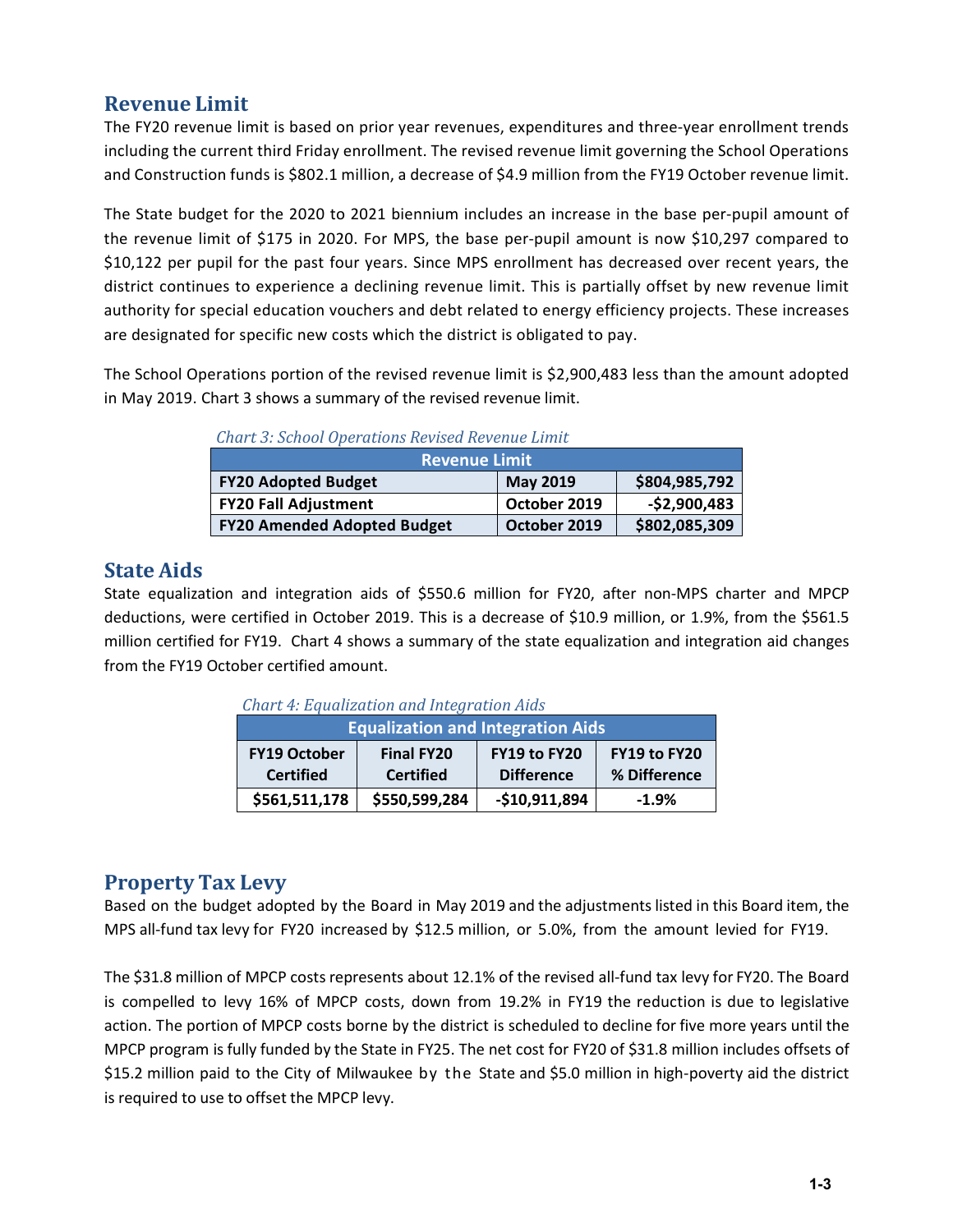The Extension Fund levy will continue to provide funds for MPS C.A.R.E.S., playfield updates and establish a sustainable revenue source for future recreation programming. Chart 5 shows a summary of the tax levy changes by fund when comparing FY19 to FY20.

| <b>All-Fund Tax Levy</b>                 |  |                |  |               |                                   |                              |       |  |
|------------------------------------------|--|----------------|--|---------------|-----------------------------------|------------------------------|-------|--|
| FY19 (October)  <br><b>Fund Category</b> |  | FY20 (October) |  |               | FY19 to FY20<br><b>Difference</b> | FY19 to FY20<br>% Difference |       |  |
| <b>Operations</b>                        |  | 228,878,899    |  | 236, 151, 371 |                                   | \$7,272,472                  | 3.2%  |  |
| Construction                             |  | 1,511,274      |  | 1,511,274     |                                   |                              | 0.0%  |  |
| <b>Extension</b>                         |  | 20,000,000     |  | 25,225,000    |                                   | \$5,225,000                  | 26.1% |  |
| <b>Total Statutory</b><br><b>Funds</b>   |  | 250,390,173    |  | 262,887,645   |                                   | \$12,497,472                 | 5.0%  |  |

### *Chart 5: All-Fund Tax Levy*

# **Revenue and Expenditure Changes**

Charts below show all changes to planned budgets by project. The district maintains a balanced budget as required by state law.

The Administration is confident that the proposed amended FY20 budget is responsible and responsive to the district's five priorities, supporting the Board's three goals of academic achievement; student, family and community engagement; and effective and efficient operations.

### **School Operations Fund**

The School Operations Fund provides resources for the majority of district operations including debt. Chart 6 shows a summary of the expenditure changes to the School Operations Fund by project.

*Chart 6: School Operations Fund Expenditure Changes*

| <b>Expenditure Changes</b> |                                                          |                |  |  |
|----------------------------|----------------------------------------------------------|----------------|--|--|
|                            | <b>Schools and School Accounts</b>                       | <b>Amount</b>  |  |  |
| S1                         | MPS Traditional and Instrumentality Charter Schools      | ( \$4,657,570) |  |  |
|                            | Enrollment adjustments                                   |                |  |  |
| S <sub>2</sub>             | <b>MPS Non-Instrumentality Charter Schools</b>           | ( \$896, 348)  |  |  |
|                            | Enrollment adjustments                                   |                |  |  |
| S <sub>3</sub>             | <b>Central Art/Music/Phy. Ed/Librarians</b>              | \$42,510       |  |  |
|                            | Enrollment adjustments                                   |                |  |  |
| S <sub>4</sub>             | <b>Central School Office</b>                             | ( \$338, 984)  |  |  |
|                            | Changes to allocations based on actual enrollment        |                |  |  |
| S <sub>5</sub>             | <b>School Counselors</b>                                 | \$37,246       |  |  |
|                            | Optional services purchased by schools                   |                |  |  |
| S <sub>6</sub>             | <b>Instrumental Music</b>                                | \$68,716       |  |  |
|                            | Additional traveling music services purchased by schools |                |  |  |
| S7                         | <b>School Safety Operations</b>                          | \$39,500       |  |  |
|                            | Optional services purchased by schools                   |                |  |  |
| S8                         | <b>School Special Funds</b>                              | \$6,010,000    |  |  |
|                            | Salary schedules and school projects                     |                |  |  |
| S9                         | <b>School Specialized Services</b>                       | ( \$162, 206)  |  |  |
|                            | Enrollment adjustments                                   |                |  |  |
| S <sub>10</sub>            | <b>School Office Support</b>                             | ( \$32,508)    |  |  |
|                            | Adjustment to projected actual needs                     |                |  |  |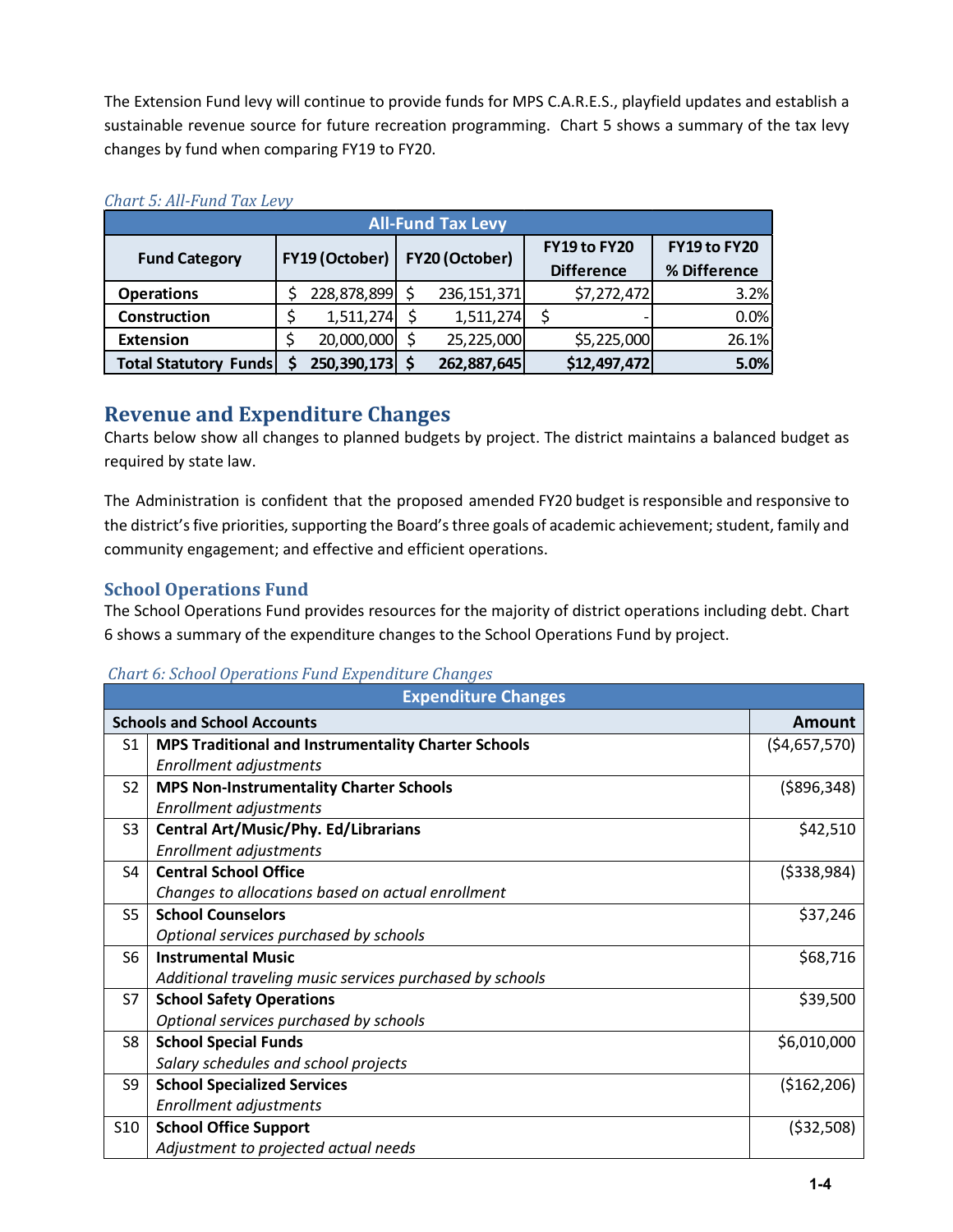| S <sub>11</sub> | <b>Tech License &amp; Equipment</b>                     | \$250,000    |
|-----------------|---------------------------------------------------------|--------------|
|                 | Actual costs                                            |              |
| S12             | <b>World Languages</b>                                  | \$46,556     |
|                 | <b>Additional IB programs</b>                           |              |
| S <sub>13</sub> | <b>Building Operations-Sites</b>                        | \$197,153    |
|                 | Building services staff changes based on building usage |              |
| S14             | <b>Grant Transitional</b>                               | ( \$821,096) |
|                 | Moved to Title II funding                               |              |
| S <sub>15</sub> | <b>School Performance Improvement</b>                   | \$2,987,087  |
|                 | State funds to implement math & reading improvement     |              |
|                 | <b>School and School Accounts Subtotal</b>              | \$2,770,056  |

|                 | <b>Office Accounts</b>                                              | <b>Amount</b>  |
|-----------------|---------------------------------------------------------------------|----------------|
| <b>S16</b>      | <b>Office of Academics</b>                                          | \$271,437      |
|                 | Bilingual/Multicultural and Organizational Development              |                |
| S <sub>17</sub> | <b>Office of Finance</b>                                            | \$32,508       |
|                 | <b>Accounting support</b>                                           |                |
| <b>S18</b>      | <b>Office of Human Resources</b>                                    | ( \$9,500,294) |
|                 | Move Technology Department to the Office of Communications & School |                |
|                 | Performance                                                         |                |
| S <sub>19</sub> | <b>Office of Communications &amp; School Performance</b>            | \$9,500,294    |
|                 | Move Technology Department from the Office of Human Resources       |                |
|                 | <b>Office Accounts Subtotal</b>                                     | \$303,945      |
|                 | <b>Other Accounts</b>                                               | Amount         |
| S20             |                                                                     | \$392,000      |
|                 | <b>Benefits Clearing Account</b>                                    |                |
| S <sub>21</sub> | <b>Balance to fall projection</b>                                   |                |
|                 | <b>Optional Services</b>                                            | (570, 992)     |
| <b>S22</b>      | Changes in optional service choices of schools                      |                |
|                 | <b>Special and Contingent Funds</b>                                 | (5627,000)     |
|                 | Actual costs adjustment                                             |                |
| <b>S23</b>      | <b>Debt Service</b>                                                 | (525,093)      |
|                 | Match actual costs                                                  |                |
| S24             | <b>Software Management Systems</b>                                  | \$428,444      |
|                 | Update current systems                                              |                |
|                 | <b>Other Accounts Subtotal</b>                                      | \$97,359       |
|                 | <b>School Operations Fund Expenditure Changes Total</b>             | \$3,171,360    |

### **Construction Fund**

The Construction Fund is used to account for and report financial resources that are restricted, committed, or assigned to expenditures for the acquisition or construction of capital facilities. It is also used to fund the additions to and/or remodeling of existing buildings.

*There are no changes to the Construction Fund at this time.*

#### **Extension Fund**

The Extension Fund is used to record financial transactions related to recreational activities and is jointly managed by the Office of Communications and School Performance, Office of Finance and Office of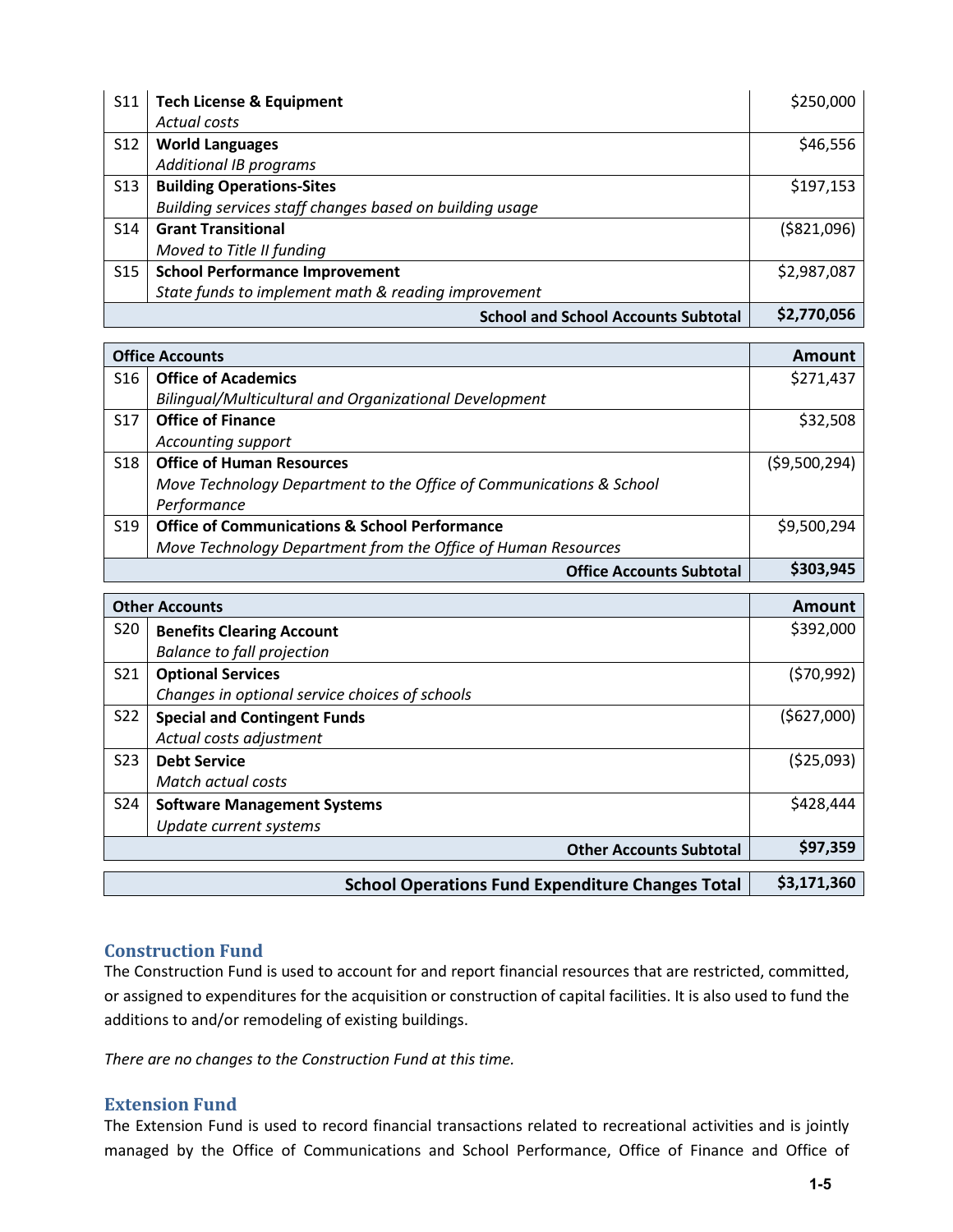Academics. Chart 7 shows a summary of the revenue changes to the Extension Fund and Chart 8 shows a summary of the expenditure changes.

*Chart 7: Extension Fund Revenue Changes*

|    | <b>Revenue Changes</b>        |                                             |           |  |  |  |
|----|-------------------------------|---------------------------------------------|-----------|--|--|--|
|    | <b>Extension Fund Account</b> |                                             | Amount    |  |  |  |
| E1 | <b>Tax Levy Change</b>        |                                             | \$927,931 |  |  |  |
|    | Renovate playfields           |                                             |           |  |  |  |
|    |                               | <b>Extension Fund Revenue Changes Total</b> | \$927,931 |  |  |  |

### *Chart 8: Extension Fund Expenditure Changes*

|                               | <b>Expenditure Changes</b>                            |           |  |  |  |
|-------------------------------|-------------------------------------------------------|-----------|--|--|--|
| <b>Extension Fund Account</b> | Amount                                                |           |  |  |  |
| E <sub>2</sub>                | <b>Recreation Facility Improvements</b>               | \$927,931 |  |  |  |
|                               | Renovate playfields                                   |           |  |  |  |
| E3                            | <b>Playgrounds &amp; Recreation Centers</b>           | \$27,760  |  |  |  |
|                               | Consolidating wraparound programs with other programs |           |  |  |  |
| E4                            | <b>Wraparound Program</b>                             | (527,760) |  |  |  |
|                               | Consolidating wraparound programs with other programs |           |  |  |  |
|                               | \$927,931                                             |           |  |  |  |

### **School Nutrition Services Fund**

The School Nutrition Services Fund is an enterprise fund, which accounts for the breakfast, lunch and other meal programs operated by the district for students. The fund is managed by the Department of Nutrition Services within the Office of Finance.

*There are no changes to the School Nutrition Services Fund at this time.*

# **Position Changes**

The following charts identify position changes by fund. Office and department position changes in the budget require Board approval for position authority. Chart 9 shows the position changes in the School Operations and Categorical Funds, Chart 10 shows the position changes in the Extension Fund and Chart 11 shows the position changes in the School Nutrition Services Fund. There are no positions in the Construction Fund.

| <b>Office-Position Changes</b>             | <b>FTE</b><br><b>Positions</b> | <b>School</b><br><b>Operations</b> | <b>Categorical</b><br><b>Funds</b> |  |  |
|--------------------------------------------|--------------------------------|------------------------------------|------------------------------------|--|--|
| (Includes Salary & Benefits)               |                                |                                    |                                    |  |  |
| <b>Office of Academics</b>                 |                                |                                    |                                    |  |  |
| To Be Determined                           | (1.00)                         | (5173, 376)                        |                                    |  |  |
| Senior Director-Organizational Development | 1.00                           |                                    | \$205,280                          |  |  |
| Administrative Assistant III               | 1.00                           | \$86,895                           |                                    |  |  |

### *Chart 9: School Operations and Categorical Fund Position Changes*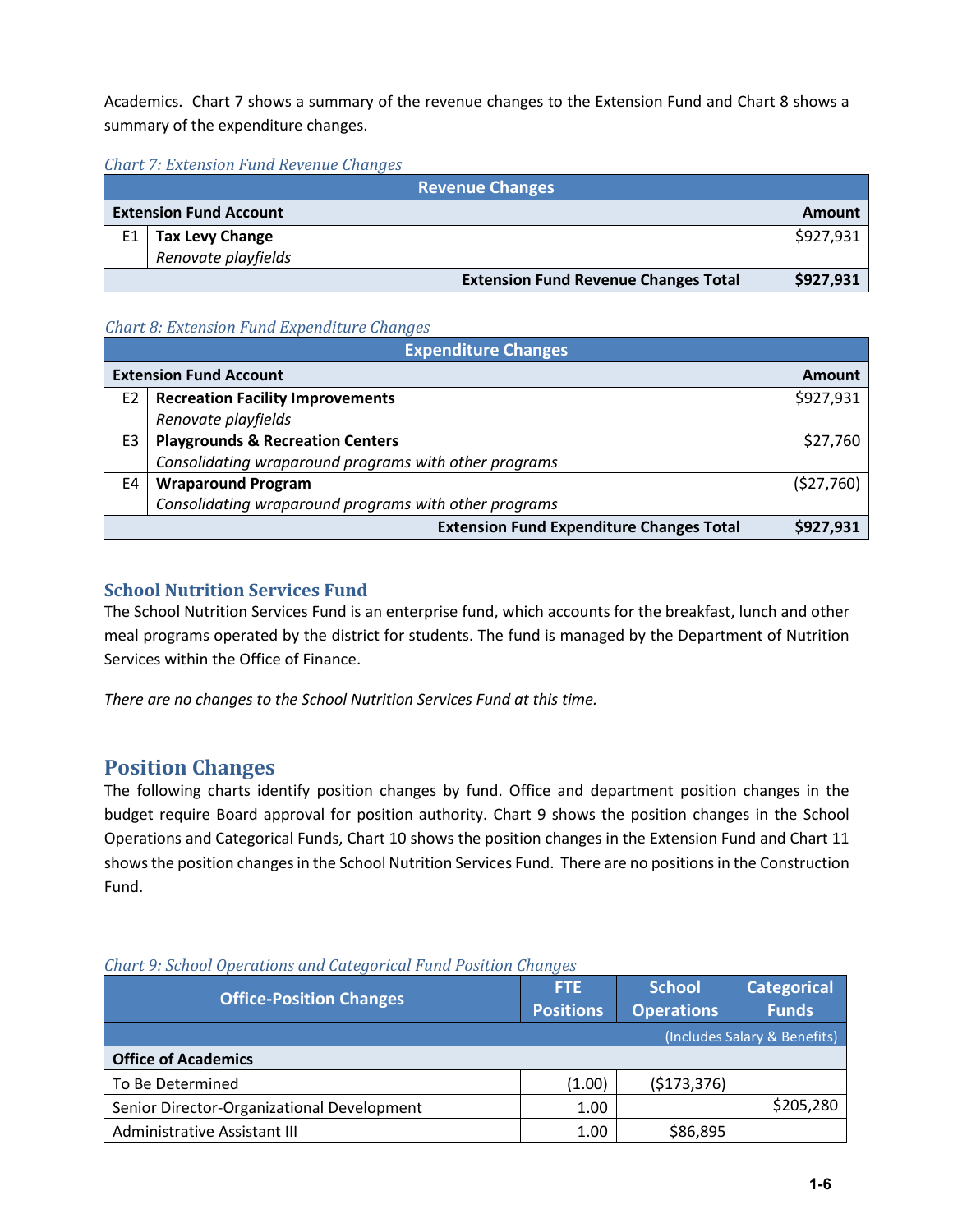| <b>Office of Communications &amp; School Performance</b>                                                                |        |               |           |  |  |  |  |
|-------------------------------------------------------------------------------------------------------------------------|--------|---------------|-----------|--|--|--|--|
| Senior Program Analyst I HR Systems Technology Serv.                                                                    | 1.00   | \$135,020     |           |  |  |  |  |
| <b>Resource Analyst III Technology Services</b>                                                                         | (1.00) | ( \$135,020)  |           |  |  |  |  |
| Senior Programmer Analyst I Technology Services                                                                         | (1.00) | ( \$118, 735) |           |  |  |  |  |
| <b>Systems Administrator Technology Services</b>                                                                        | 1.00   | \$118,735     |           |  |  |  |  |
| Director I of Equity                                                                                                    | 1.00   |               | \$147,060 |  |  |  |  |
| Note: The Technology department is moving from the Office of Human Resources to Communications &<br>School Performance. |        |               |           |  |  |  |  |
| <b>Office of Accountability &amp; Efficiency</b>                                                                        |        |               |           |  |  |  |  |
| Senior Director of Accountability & Efficiency                                                                          | 1.00   | \$173,727     |           |  |  |  |  |
| Financial Planning & Budget Analyst                                                                                     | 1.00   | \$60,177      |           |  |  |  |  |
| <b>Accountability &amp; Efficiency Manager</b>                                                                          | (1.00) | ( \$159,048)  |           |  |  |  |  |
| Position To Be Determined                                                                                               | (1.00) | (569,660)     |           |  |  |  |  |
| <b>Office of Finance</b>                                                                                                |        |               |           |  |  |  |  |
| Financial Planning & Budget Analyst III                                                                                 | (0.50) | (554, 497)    |           |  |  |  |  |
| Financial Planning & Budget Coordinator III                                                                             | 0.50   | \$54,497      |           |  |  |  |  |
| <b>Grants Specialist I</b>                                                                                              | (1.00) | ( \$101, 354) |           |  |  |  |  |
| <b>Grants Service Specialist I</b>                                                                                      | 1.00   | \$101,354     |           |  |  |  |  |
| <b>School Operations and Categorical Fund Totals</b>                                                                    | 1.00   | ( \$81, 285)  | \$352,340 |  |  |  |  |

# *Chart 10: Extension Fund Position Changes*

| <b>Office-Position Changes</b>                    | <b>FTE Positions Amount</b> |                              |
|---------------------------------------------------|-----------------------------|------------------------------|
|                                                   |                             | (Includes Salary & Benefits) |
| <b>Office of Finance</b>                          |                             |                              |
| <b>Recreation District Coordinator II - Sites</b> | 1.00                        | \$107,760                    |
| <b>Extension Fund Total</b>                       | 1.00                        | \$107,760                    |

# *Chart 11: School Nutrition Services Fund Position Changes*

| <b>Office-Position Changes</b>              | <b>FTE Positions</b> | <b>Amount</b>                |
|---------------------------------------------|----------------------|------------------------------|
|                                             |                      | (Includes Salary & Benefits) |
| <b>Office of Finance</b>                    |                      |                              |
| To be Determined                            | (1.00)               | ( \$161, 547)                |
| <b>Operations Manager</b>                   | 1.00                 | \$161,547                    |
| <b>Analyst I School Nutrition</b>           | 1.00                 | \$125,068                    |
| To be Determined                            | (1.00)               | (\$125,068)                  |
| <b>Training Assistant I</b>                 | 1.00                 | \$73,416                     |
| Central Kitchen Manager Assistant II        | (1.00)               | (573, 416)                   |
| School Secretary I                          | (1.00)               | (566, 843)                   |
| School Secretary II (12 Months)             | (1.00)               | (567, 745)                   |
| <b>Planning Assistant I</b>                 | 1.00                 | \$66,843                     |
| <b>Accounting Assistant I</b>               | 1.00                 | \$67,745                     |
| <b>School Nutrition Services Fund Total</b> | 0.00                 | \$0                          |